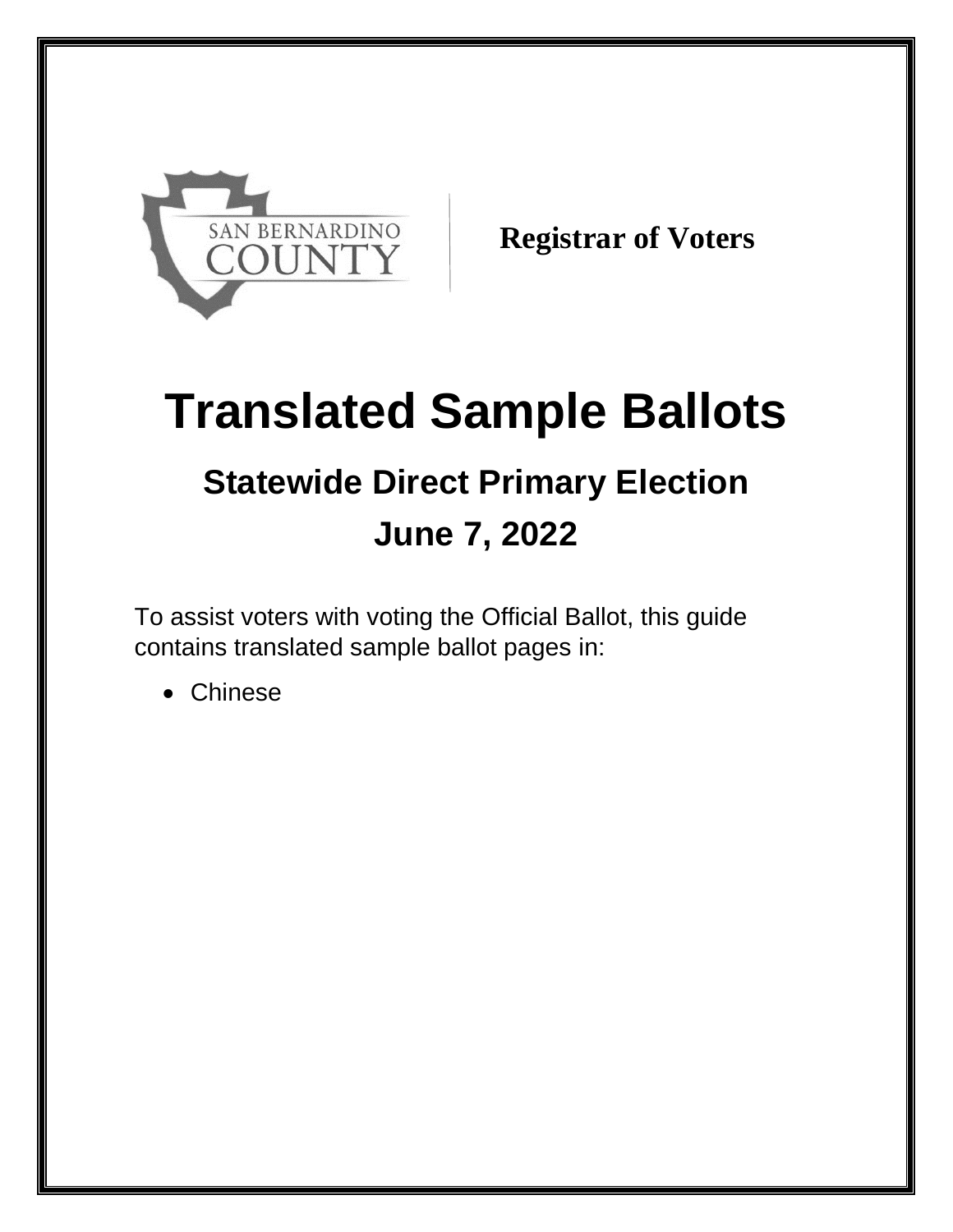## **投票說明**

為幫助選民使用官方選票進行投票,這份說明包含中文版的選票樣本。

## **標記您的官方選票**

1. 投票時僅可使用**藍色**或**黑色**鋼筆或馬克筆塗滿選項左邊對應的橢圓  $E$  ,  $O \cdot \mu$ 圖所示:



- 2. 如需為選票上列出的其中一名候選人投票,請完整填塗該候選人姓名旁邊 相應的投票框。如果要選出兩名或更多名候選人擔任同一公職,請完整填 塗您想投選的所有公職候選人姓名旁相應的投票框。投選的候選人人數不 得超過每個競選公職規定的人數。
- 3. 如需為符合資格的自填候選人投票,請將該候選人的姓名填寫在競選相同 職位的其他候選人姓名之後的指定空白處。
- 4. 如需為任何議案投票,請完成填塗「**贊成**」或「**反對**」字樣旁對應的投票 框。
- 5. 為某一候選人或議案投票時,如果在非指定區域標記選票,可能會破壞選 票的保密規定。
- 6. 如果您填塗有誤或您的選票遭到損毀,請申請領取補發選票。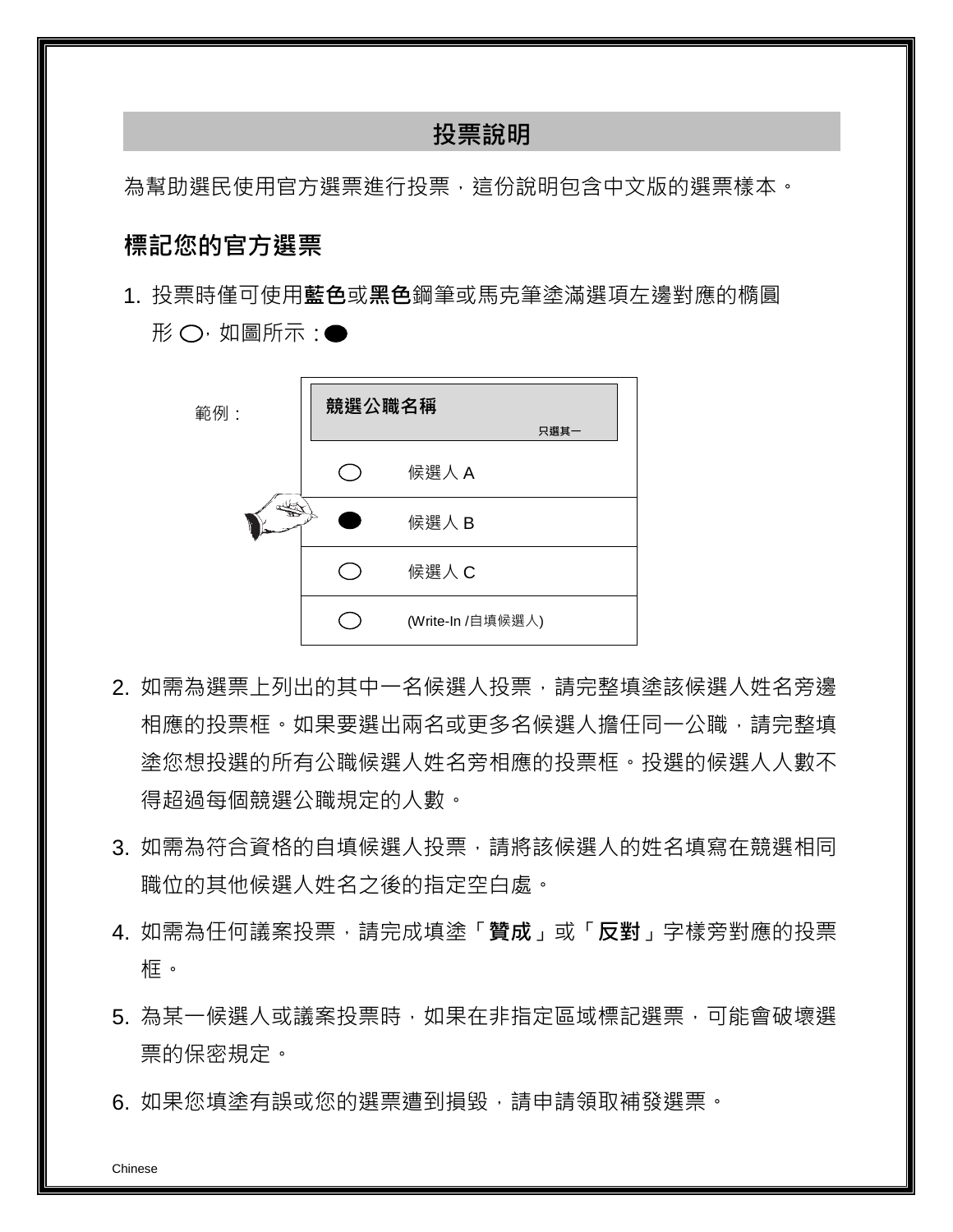| <b>Voter-Nominated Offices</b><br>選民提名公職                                                                                          |                                                                                                                             |                                                                                                                                   |  |  |
|-----------------------------------------------------------------------------------------------------------------------------------|-----------------------------------------------------------------------------------------------------------------------------|-----------------------------------------------------------------------------------------------------------------------------------|--|--|
| <b>Governor</b><br>州長                                                                                                             |                                                                                                                             |                                                                                                                                   |  |  |
|                                                                                                                                   |                                                                                                                             | <b>Vote for One</b><br>應選一名                                                                                                       |  |  |
| <b>SHAWN COLLINS</b><br>$\bigcirc$<br>Party Preference: Republican<br>Military Officer / Attorney<br>黨派傾向:共和黨<br>軍官/律師            | <b>RONALD A. ANDERSON</b><br>Party Preference: Republican<br>Contractor / Inspector / Businessman<br>黨派傾向:共和黨<br>承包商/檢查員/商人 | <b>CRISTIAN RAUL MORALES</b><br>◯<br>Party Preference: Republican<br>Director of Operations<br>黨派傾向:共和黨<br>營運總監                   |  |  |
| <b>HEATHER COLLINS</b><br>$\bigcirc$<br>Party Preference: Green<br>Small Business Owner<br>黨派傾向:綠黨<br>小型企業業主                      | <b>GAVIN NEWSOM</b><br>◯<br>Party Preference: Democratic<br>Governor of California<br>黨派傾向:民主黨<br>California州長              | <b>MICHAEL SHELLENBERGER</b><br>$\bigcirc$<br>Party Preference: None<br>Homelessness Policy Advocate<br>黨派傾向:無黨派<br>遊民政策倡議者       |  |  |
| <b>ANTHONY "TONY" FANARA</b><br>◯<br>Party Preference: Democratic<br>Owner of Restaurant<br>黨派傾向:民主黨<br>餐廳老闆                      | <b>ROBERT C. NEWMAN II</b><br>◯<br>Party Preference: Republican<br>Farmer / Psychologist<br>黨派傾向:共和黨<br>農場主/心理學家            | <b>FREDERIC C. SCHULTZ</b><br>$\bigcirc$<br>Party Preference: None<br>Human Rights Attorney<br>黨派傾向:無黨派<br>人權律師                   |  |  |
| <b>SERGE FIANKAN</b><br>$\bigcirc$<br>Party Preference: None<br>Small Business Owner<br>黨派傾向:無黨派<br>小型企業業主                        | <b>BRIAN DAHLE</b><br>◯<br>Party Preference: Republican<br>Senator / Farmer<br>黨派傾向:共和黨<br>參議員/農場主                          | <b>WOODROW "WOODY" SANDERS III</b><br>◯<br>Party Preference: None<br>Entrepreneur / Director / Engineer<br>黨派傾向:無黨派<br>企業家/主任/工程師 |  |  |
| <b>LUIS JAVIER RODRIGUEZ</b><br>◯<br>Party Preference: Green<br>Writer / Poet<br>黨派傾向:綠黨<br>作家/詩人                                 | <b>JOEL VENTRESCA</b><br>◯<br>Party Preference: Democratic<br><b>Retired Airport Analyst</b><br>黨派傾向:民主黨<br>退休機場分析師         | <b>REINETTE SENUM</b><br>◯<br>Party Preference: None<br>黨派傾向:無黨派                                                                  |  |  |
| <b>LEO S. ZACKY</b><br>$\bigcirc$<br>Party Preference: Republican<br>Businessman / Farmer / Broadcaster<br>黨派傾向:共和黨<br>商人/農場主/廣播員 | <b>MAJOR WILLIAMS</b><br>◯<br>Party Preference: Republican<br>Entrepreneur / Businessman<br>黨派傾向:共和黨<br>企業家/商人              | <b>LONNIE SORTOR</b><br>$\bigcirc$<br>Party Preference: Republican<br><b>Business Owner</b><br>黨派傾向:共和黨<br>企業業主                   |  |  |
| <b>BRADLEY ZINK</b><br>⌒<br>Party Preference: None<br>Children's Book Author<br>黨派傾向:無黨派<br>童書作家                                  | <b>RON JONES</b><br>◯<br>Party Preference: Republican<br>黨派傾向:共和黨                                                           | ARMANDO "MANDO" PEREZ-SERRATO<br>Party Preference: Democratic<br>黨派傾向:民主黨                                                         |  |  |
| <b>JENNY RAE LE ROUX</b><br>◯<br>Party Preference: Republican<br>Entrepreneur / Mom / Businesswoman<br>黨派傾向:共和黨<br>企業家/母親/女商人     | <b>ANTHONY TRIMINO</b><br>◯<br>Party Preference: Republican<br>Entrepreneur / CEO<br>黨派傾向:共和黨<br>企業家/CEO                    | <b>JAMES G. HANINK</b><br>$\bigcirc$<br>Party Preference: None<br><b>Retired Educator</b><br>黨派傾向:無黨派<br>退休教育工作者                  |  |  |
| <b>DAVID LOZANO</b><br>◯<br>Party Preference: Republican<br>Executive Officer / Attorney<br>黨派傾向:共和黨<br>執行官/律師                    | <b>DANIEL R. MERCURI</b><br>◯<br>Party Preference: Republican<br>Father / Business Owner<br>黨派傾向:共和黨<br>父親/企業業主             | ◯<br>(Write-In / 自填候選人)                                                                                                           |  |  |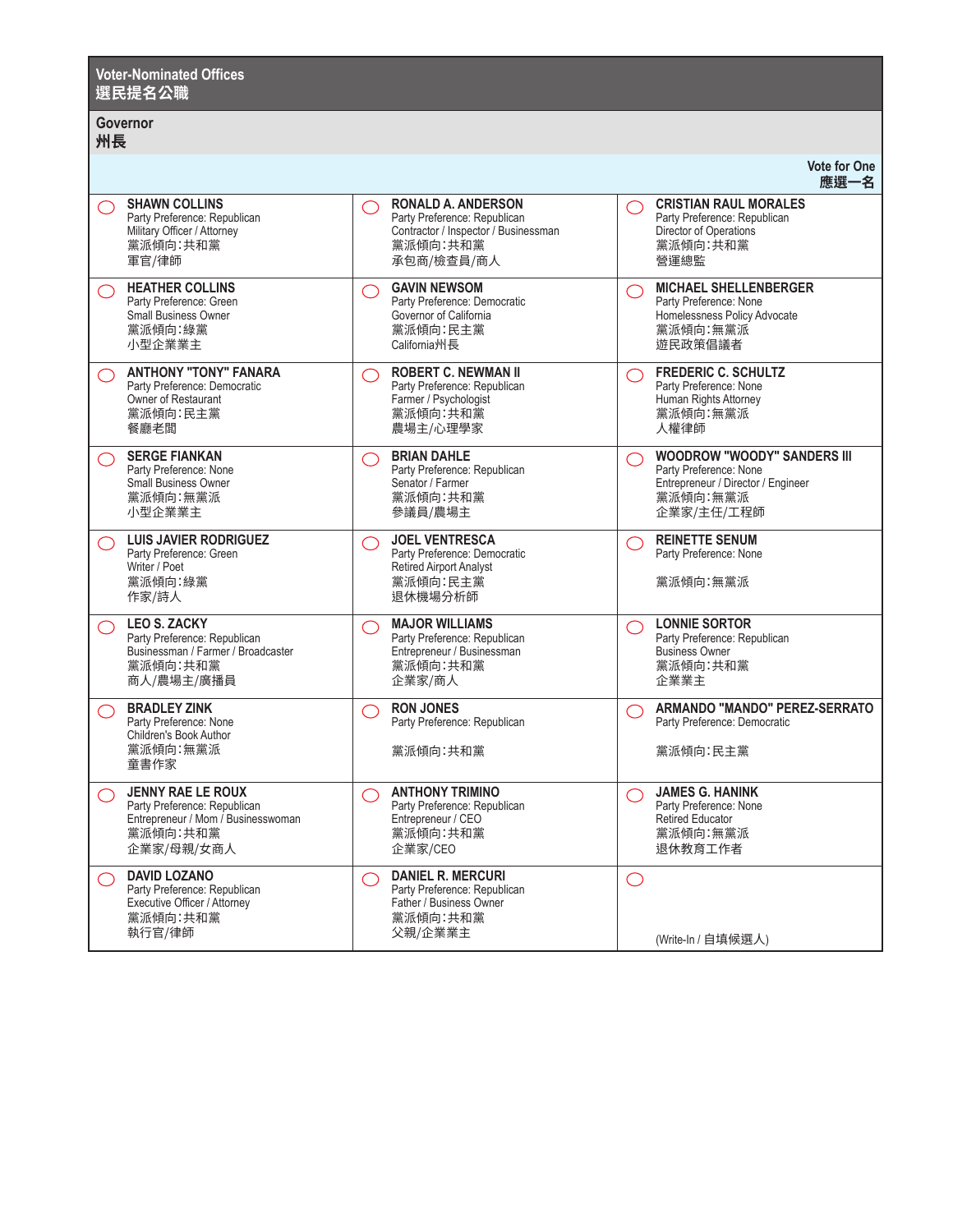| <b>Voter-Nominated Offices</b><br>選民提名公職                                                                               | <b>Secretary of State</b><br>州務卿                                                                                                        | <b>Controller</b><br>自信主                                                                                                                                                |
|------------------------------------------------------------------------------------------------------------------------|-----------------------------------------------------------------------------------------------------------------------------------------|-------------------------------------------------------------------------------------------------------------------------------------------------------------------------|
| <b>Lieutenant Governor</b><br>副州長<br><b>Vote for One</b><br>應選一名<br><b>WILLIAM CAVETT "SKEE" SAACKE</b>                | <b>Vote for One</b><br>應選一名<br><b>ROB BERNOSKY</b><br>◯<br>Party Preference: Republican<br>Chief Financial Officer<br>黨派傾向:共和黨<br>首席財務官 | <b>Vote for One</b><br>應選一名<br><b>RON GALPERIN</b><br>○<br>Party Preference: Democratic<br>Controller, City of Los Angeles / Attorney<br>黨派傾向:民主黨<br>Los Angeles市主計官/律師 |
| Party Preference: Democratic<br>California Trial Attorney<br>黨派傾向:民主黨<br>California州庭審律師<br><b>DAVID HILLBERG</b><br>◯ | <b>SHIRLEY N. WEBER</b><br>⌒<br>Party Preference: Democratic<br>Appointed California Secretary of State<br>黨派傾向:民主黨<br>委任California州務卿  | <b>YVONNE YIU</b><br>◯<br>Party Preference: Democratic<br>Chief Financial Officer<br>黨派傾向:民主黨<br>首席財務官                                                                  |
| Party Preference: None<br>Aviation Mechanic / Actor<br>黨派傾向:無黨派<br>航空機械師/演員<br>ANGELA E. UNDERWOOD JACOBS              | <b>JAMES "JW" PAINE</b><br>Party Preference: Republican<br>Teamster Truck Driver<br>黨派傾向:共和黨<br>Teamsters工會卡車司機                         | <b>LAURA WELLS</b><br>◯<br>Party Preference: Green<br><b>Financial Analyst</b><br>黨派傾向:綠黨<br>金融分析師                                                                      |
| Party Preference: Republican<br>Businesswoman / Deputy Mayor<br>黨派傾向:共和黨<br>女商人/副市長<br><b>DAVID FENNELL</b>            | <b>RACHEL HAMM</b><br>Party Preference: Republican<br>Author<br>黨派傾向:共和黨<br>作家                                                          | <b>LANHEE CHEN</b><br>⌒<br>Party Preference: Republican<br>Fiscal Advisor / Educator<br>黨派傾向:共和黨<br>財政顧問/教育工作者                                                          |
| Party Preference: Republican<br>Entrepreneur<br>黨派傾向:共和黨<br>企業家<br><b>ELENI KOUNALAKIS</b>                             | <b>MATTHEW D. CINQUANTA</b><br>Party Preference: None<br>Private Investigator<br>黨派傾向:無黨派<br>私家偵探                                       | <b>MALIA M. COHEN</b><br>◯<br>Party Preference: Democratic<br>California State Board of Equalization Member<br>黨派傾向:民主黨<br>California州平稅委員會委員                           |
| Party Preference: Democratic<br>Lieutenant Governor<br>黨派傾向:民主黨<br>副州長<br><b>MOHAMMAD ARIF</b>                         | <b>RAUL RODRIGUEZ JR.</b><br>Party Preference: Republican<br>Retired Warehouseman<br>黨派傾向:共和黨<br>退休倉庫管理人                                | <b>STEVE GLAZER</b><br>◯<br>Party Preference: Democratic<br>California State Senator<br>黨派傾向:民主黨<br>California州參議員                                                      |
| Party Preference: Peace and Freedom<br>Businessman<br>黨派傾向:和平與自由黨<br>商人                                                | <b>GARY N. BLENNER</b><br>Party Preference: Green<br>Teacher<br>黨派傾向:綠黨                                                                 | ◯                                                                                                                                                                       |
| <b>JEFFREY HIGHBEAR MORGAN</b><br>Party Preference: Democratic<br>Businessman / Engineer<br>黨派傾向:民主黨<br>商人/工程師         | 教師                                                                                                                                      | (Write-In / 自填候選人)                                                                                                                                                      |
| <b>CLINT W. SAUNDERS</b><br>Party Preference: Republican<br>Mental Health Worker<br>黨派傾向:共和黨<br>心理衛生工作者                | (Write-In / 自填候選人)                                                                                                                      |                                                                                                                                                                         |
| ( )                                                                                                                    |                                                                                                                                         |                                                                                                                                                                         |
| (Write-In / 自填候選人)                                                                                                     |                                                                                                                                         |                                                                                                                                                                         |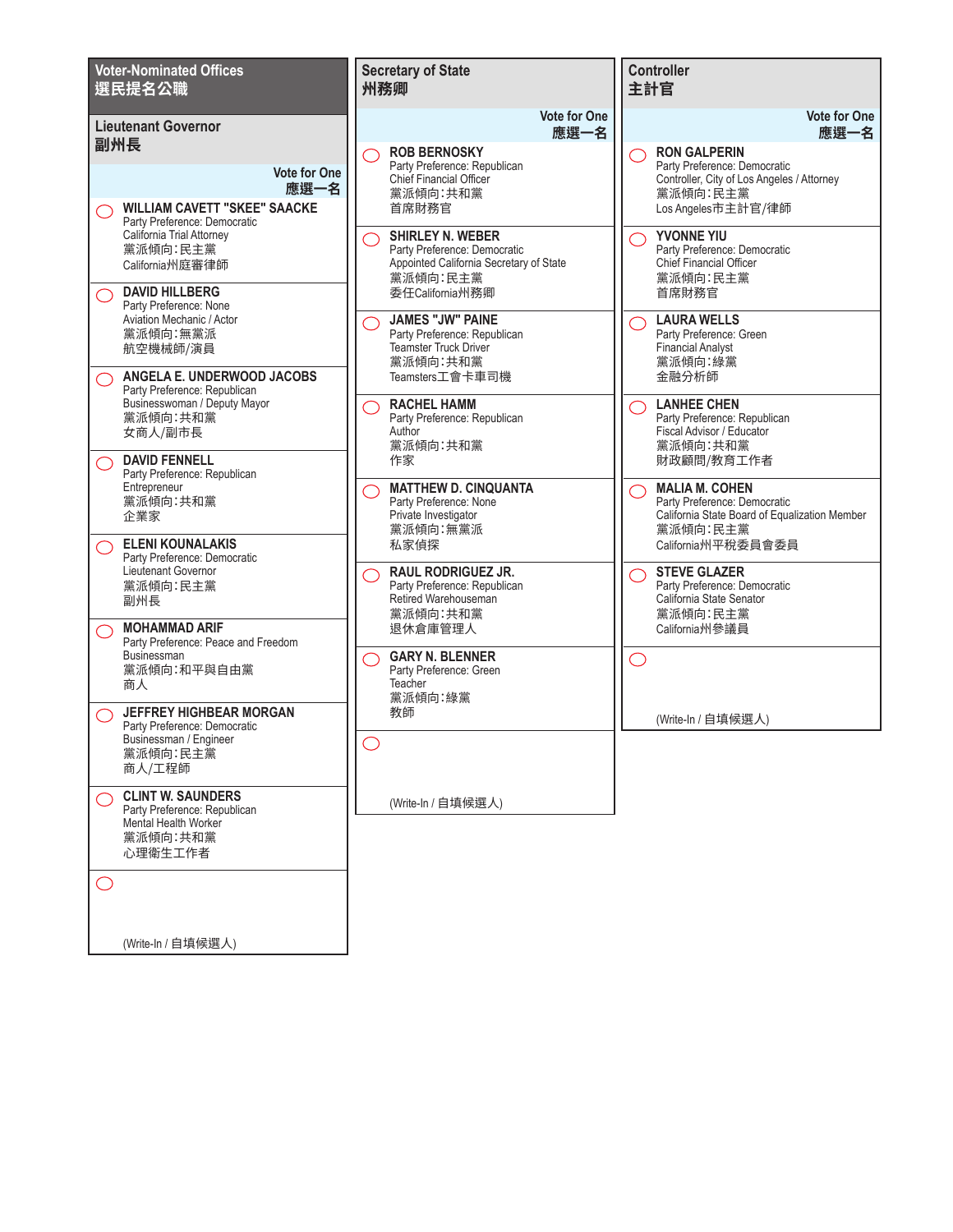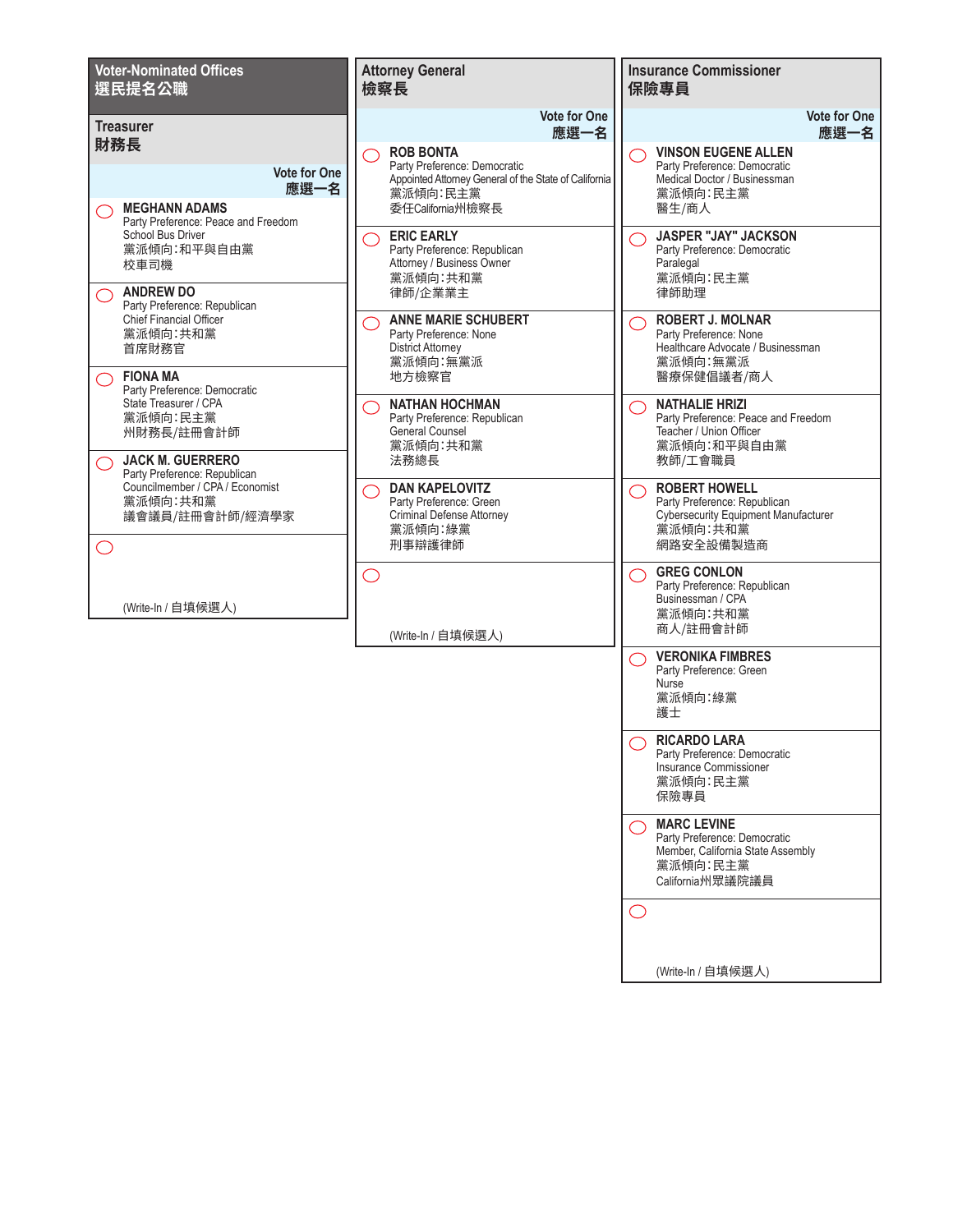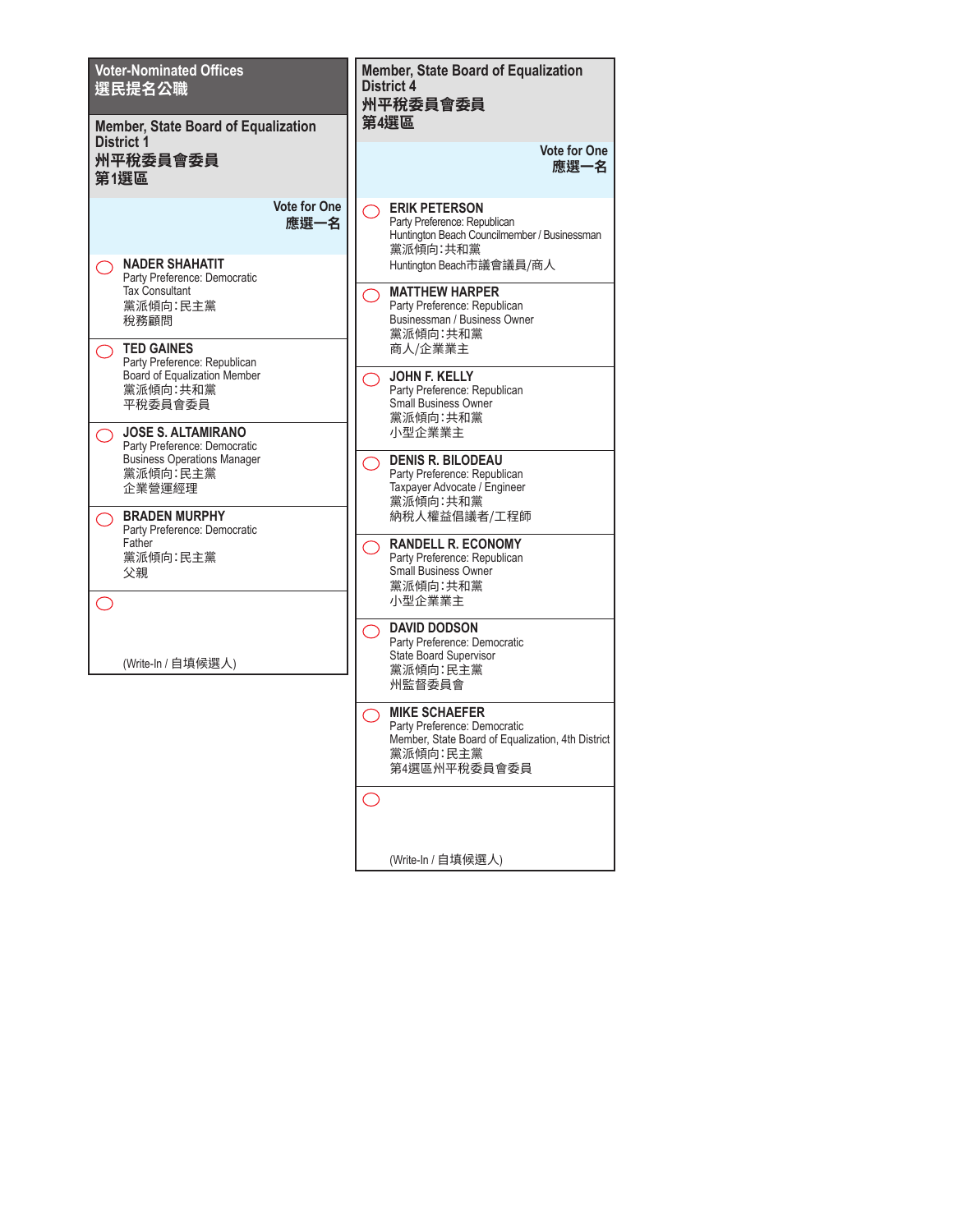**Contract Contract** 

|                                                                                                                                                                                                                                  | <b>Voter-Nominated Offices</b><br>選民提名公職                                                                                    |                                                                                                                                   |                                                                                                              |  |  |  |
|----------------------------------------------------------------------------------------------------------------------------------------------------------------------------------------------------------------------------------|-----------------------------------------------------------------------------------------------------------------------------|-----------------------------------------------------------------------------------------------------------------------------------|--------------------------------------------------------------------------------------------------------------|--|--|--|
| There are two U.S. Senate contests on this ballot.<br>One for the regular 6-year term ending January 3, 2029<br>One for the remainder of the current term ending January 3, 2023<br>$\bullet$<br>You may vote for both contests. |                                                                                                                             |                                                                                                                                   |                                                                                                              |  |  |  |
|                                                                                                                                                                                                                                  | 本投票有兩個美國參議院競選。<br>其中一個競選任期 6 年截至 2029 年 1 月 3 日<br>另一個競選是本屆剩餘任期截至 2023 年 1 月 3 日。<br>兩個選舉您都可以投 票。                           |                                                                                                                                   |                                                                                                              |  |  |  |
|                                                                                                                                                                                                                                  | <b>United States Senator (Full Term)</b><br>聯邦參議員 (全任期)                                                                     |                                                                                                                                   |                                                                                                              |  |  |  |
|                                                                                                                                                                                                                                  |                                                                                                                             |                                                                                                                                   | <b>Vote for One</b><br>應選一名                                                                                  |  |  |  |
| ⌒                                                                                                                                                                                                                                | <b>PAMELA ELIZONDO</b><br>Party Preference: Green<br>Marijuana Plastic Entrepreneur<br>黨派傾向:綠黨<br>大麻塑膠企業家                   | <b>OBAIDUL HUQ PIRJADA</b><br>Party Preference: Democratic<br>Attorney<br>黨派傾向:民主黨<br>律師                                          | <b>JAMES P. BRADLEY</b><br>◯<br>Party Preference: Republican<br>CEO / Business Owner<br>黨派傾向:共和黨<br>CEO/企業業主 |  |  |  |
|                                                                                                                                                                                                                                  | <b>DAN O'DOWD</b><br>Party Preference: Democratic<br>黨派傾向:民主黨                                                               | <b>DOUGLAS HOWARD PIERCE</b><br>$\bigcap$<br>Party Preference: Democratic<br>Missing Children's Advocate<br>黨派傾向:民主黨<br>失蹤兒童權益倡議者 | <b>AKINYEMI AGBEDE</b><br>$\bigcirc$<br>Party Preference: Democratic<br>Mathematician<br>黨派傾向:民主黨<br>數學家     |  |  |  |
|                                                                                                                                                                                                                                  | <b>CORDIE WILLIAMS</b><br>Party Preference: Republican<br>Doctor / Business Owner<br>黨派傾向:共和黨<br>醫生/企業業主                    | <b>MYRON L. HALL</b><br>$\bigcirc$<br>Party Preference: Republican<br>Podiatric Physician<br>黨派傾向:共和黨<br>足科醫師                     | <b>JON ELIST</b><br>◯<br>Party Preference: Republican<br><b>Small Business Owner</b><br>黨派傾向:共和黨<br>小型企業業主   |  |  |  |
|                                                                                                                                                                                                                                  | <b>DEON D. JENKINS</b><br>Party Preference: None<br>黨派傾向:無黨派                                                                | <b>TIMOTHY J URSICH</b><br>$\bigcap$<br>Party Preference: Democratic<br>Doctor<br>黨派傾向:民主黨<br>醫生                                  | $\bigcirc$<br>(Write-In / 自填候選人)                                                                             |  |  |  |
|                                                                                                                                                                                                                                  | <b>CARLOS GUILLERMO TAPIA</b><br>Party Preference: Republican<br><b>Business Owner / Realtor</b><br>黨派傾向:共和黨<br>企業業主/房地產經紀人 | <b>JAMES "HENK" CONN</b><br>$\bigcirc$<br>Party Preference: Green<br>Teacher<br>黨派傾向:綠黨<br>教師                                     |                                                                                                              |  |  |  |
|                                                                                                                                                                                                                                  | <b>MARK P. MEUSER</b><br>Party Preference: Republican<br><b>Constitutional Attorney</b><br>黨派傾向:共和黨<br>憲法律師                 | <b>DON J. GRUNDMANN</b><br>Party Preference: None<br>Doctor of Chiropractic<br>黨派傾向:無黨派<br>手療師                                    |                                                                                                              |  |  |  |
|                                                                                                                                                                                                                                  | <b>CHUCK SMITH</b><br>Party Preference: Republican<br>Retired Law Enforcement<br>黨派傾向:共和黨<br>退休執法人員                         | <b>ELEANOR GARCIA</b><br>Party Preference: None<br>Industrial Worker<br>黨派傾向:無黨派<br>產業工人                                          |                                                                                                              |  |  |  |
|                                                                                                                                                                                                                                  | <b>JOHN THOMPSON PARKER</b><br>Party Preference: Peace and Freedom<br>Social Justice Advocate<br>黨派傾向:和平與自由黨<br>社會正義倡議者     | <b>ROBERT GEORGE LUCERO, JR</b><br>Party Preference: Republican<br><b>Executive Business Consultant</b><br>黨派傾向:共和黨<br>執行商業顧問     |                                                                                                              |  |  |  |
|                                                                                                                                                                                                                                  | <b>ALEX PADILLA</b><br>Party Preference: Democratic<br>Appointed United States Senator<br>黨派傾向:民主黨<br>委任聯邦參議員               | <b>SARAH SUN LIEW</b><br>Party Preference: Republican<br>Entrepreneur / Non-Profit Director<br>黨派傾向:共和黨<br>企業家/非營利組織主管            |                                                                                                              |  |  |  |
|                                                                                                                                                                                                                                  | <b>ENRIQUE PETRIS</b><br>Party Preference: Republican<br>Businessman / Investor<br>黨派傾向:共和黨<br>商人/投資人                       | <b>DAPHNE BRADFORD</b><br>Party Preference: None<br><b>Education Consultant</b><br>黨派傾向:無黨派<br>教育顧問                               |                                                                                                              |  |  |  |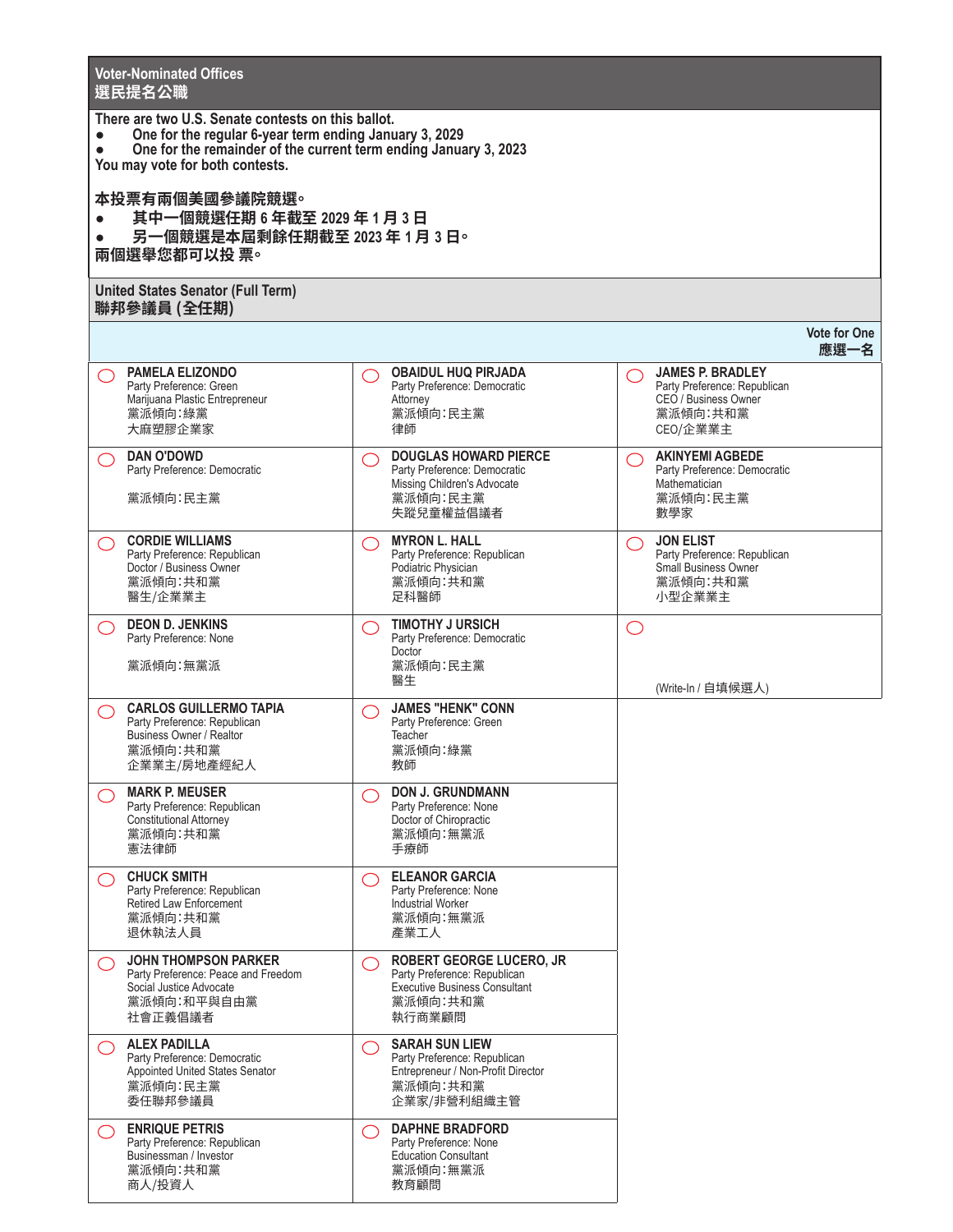

(Write-In / 自填候選人)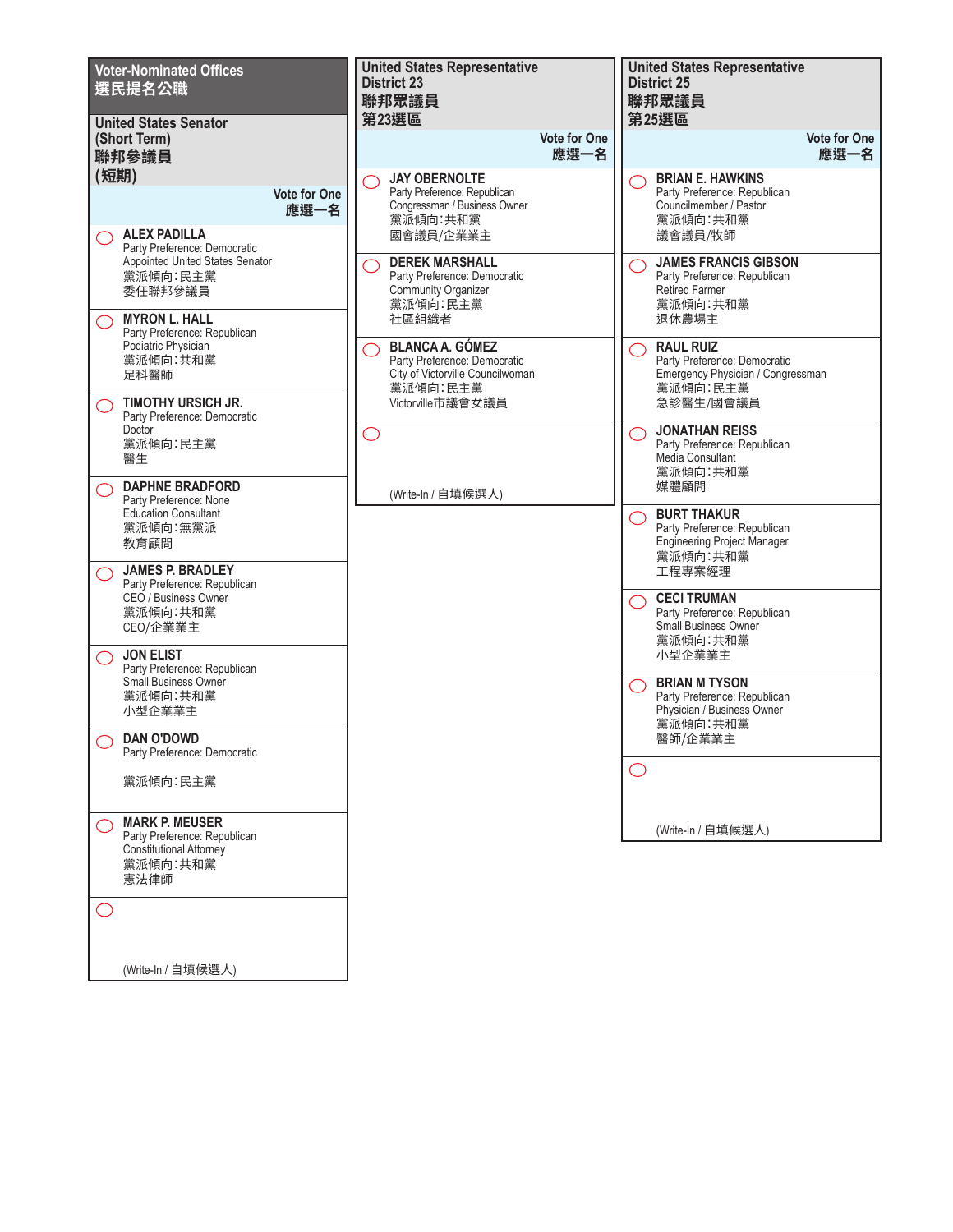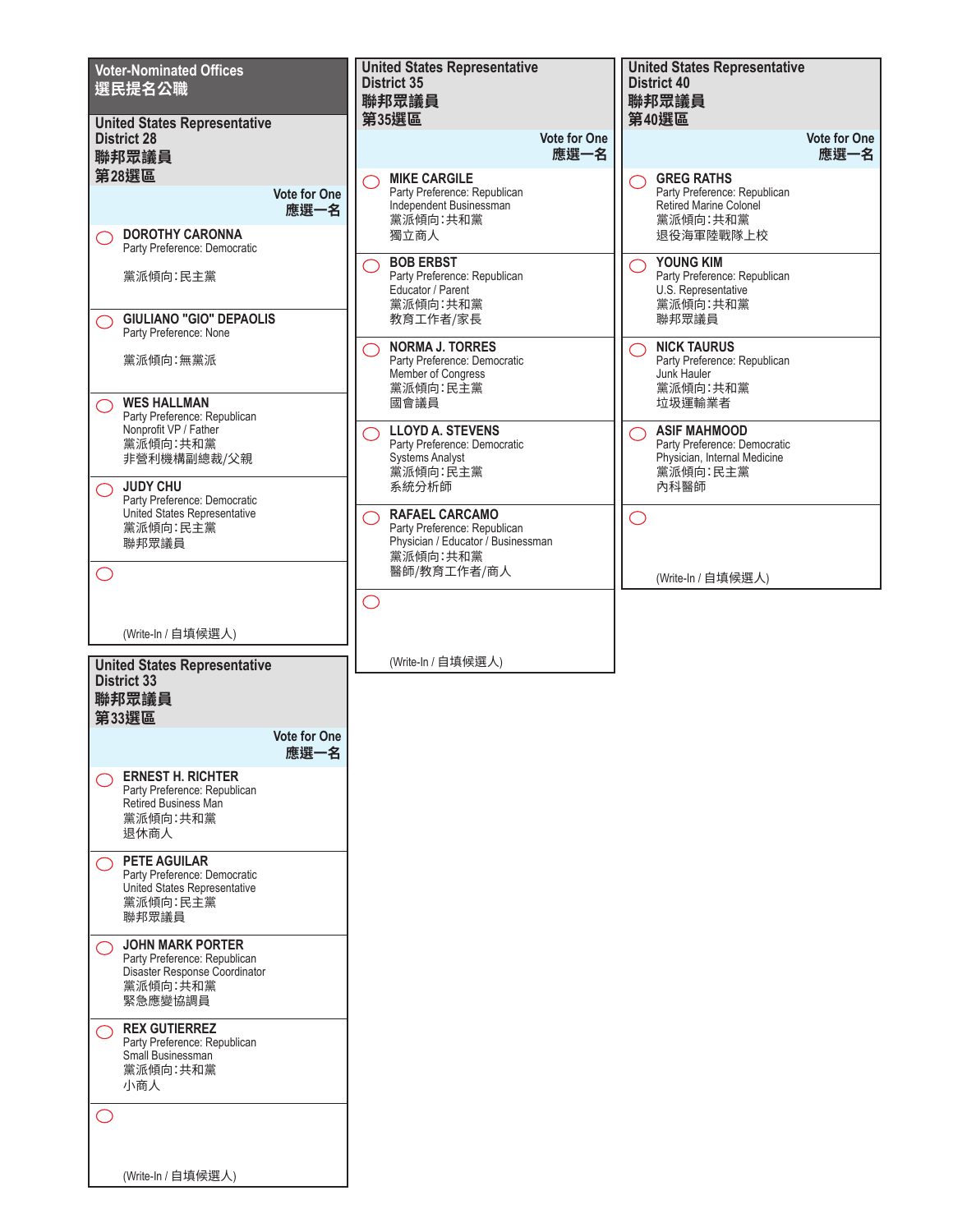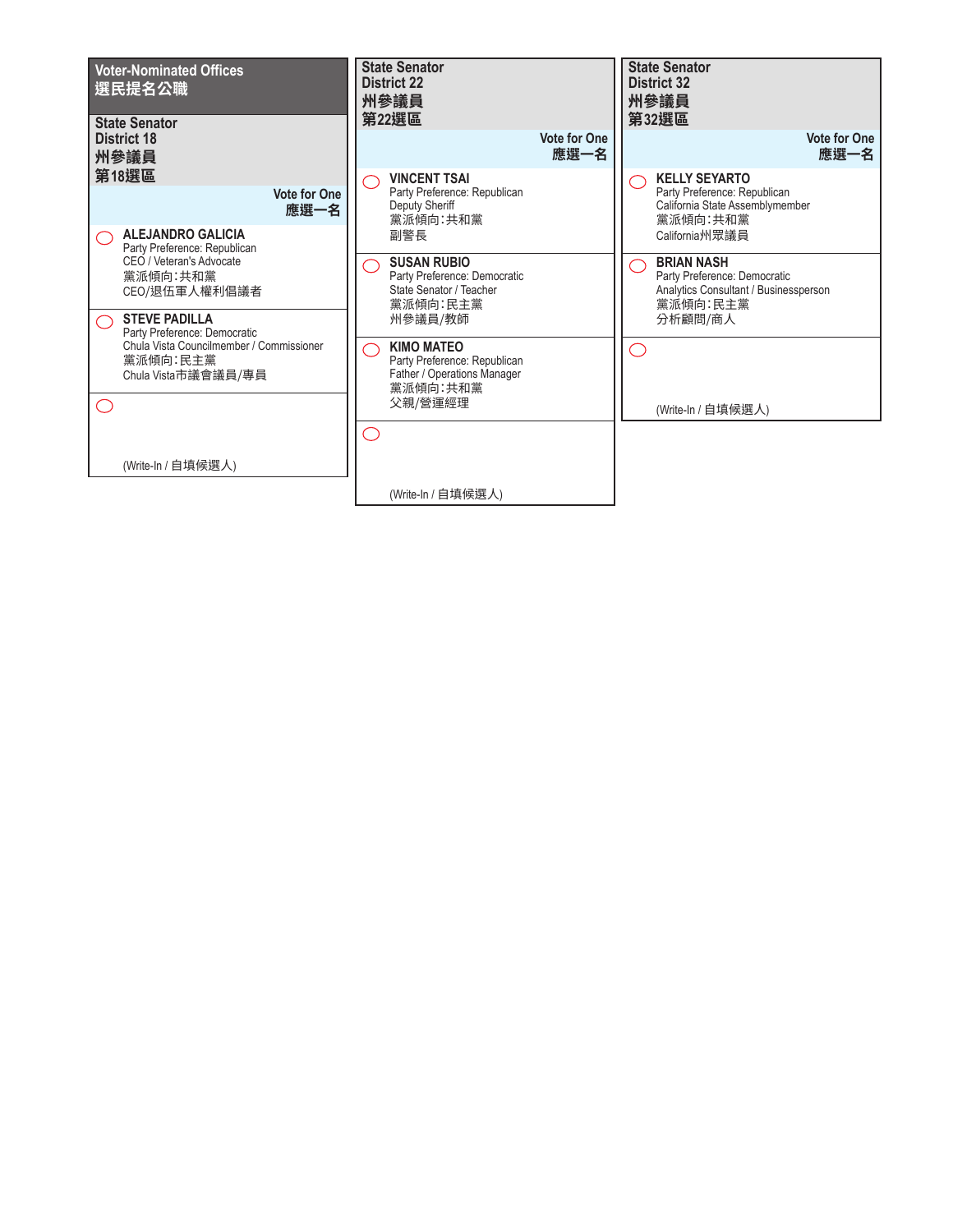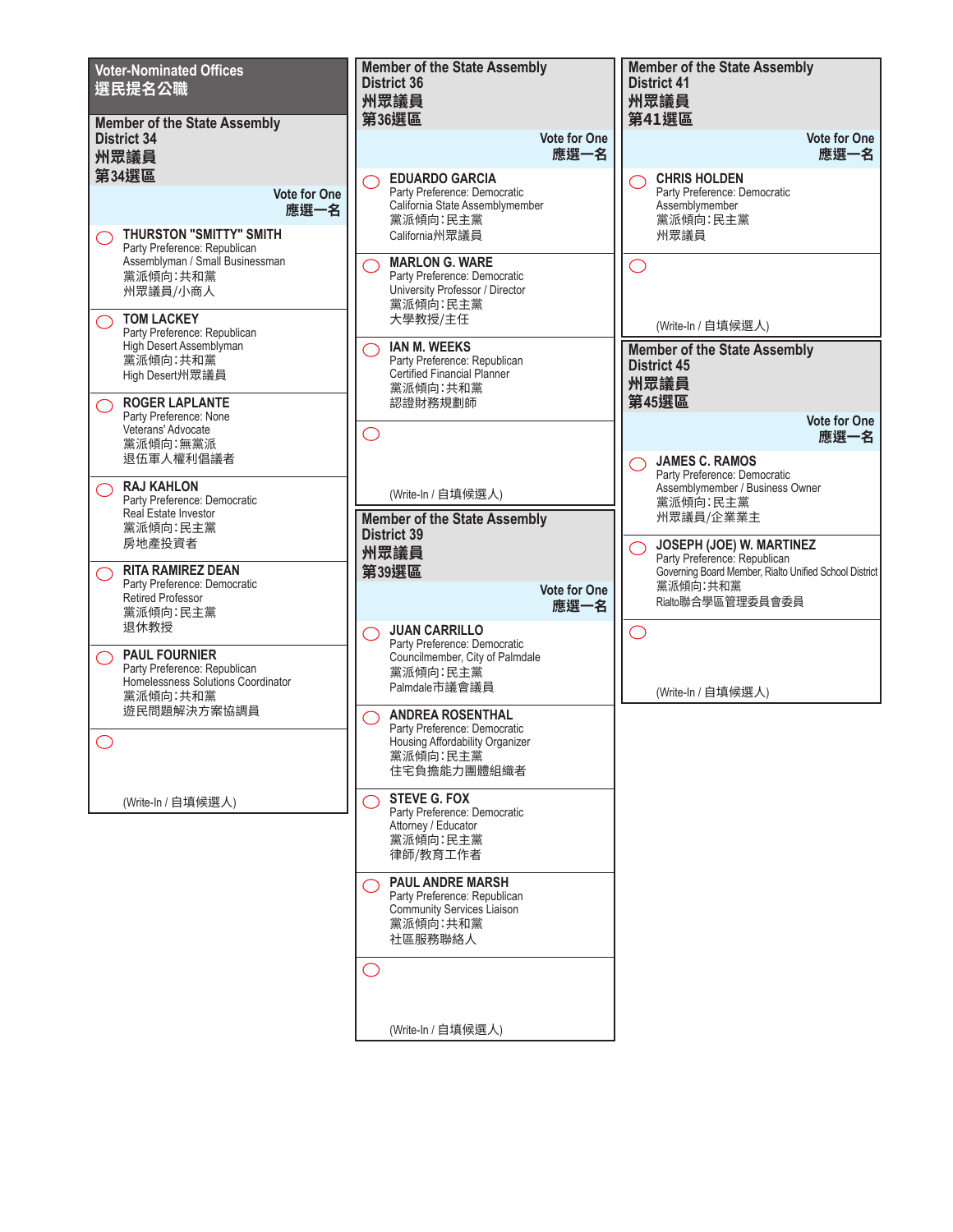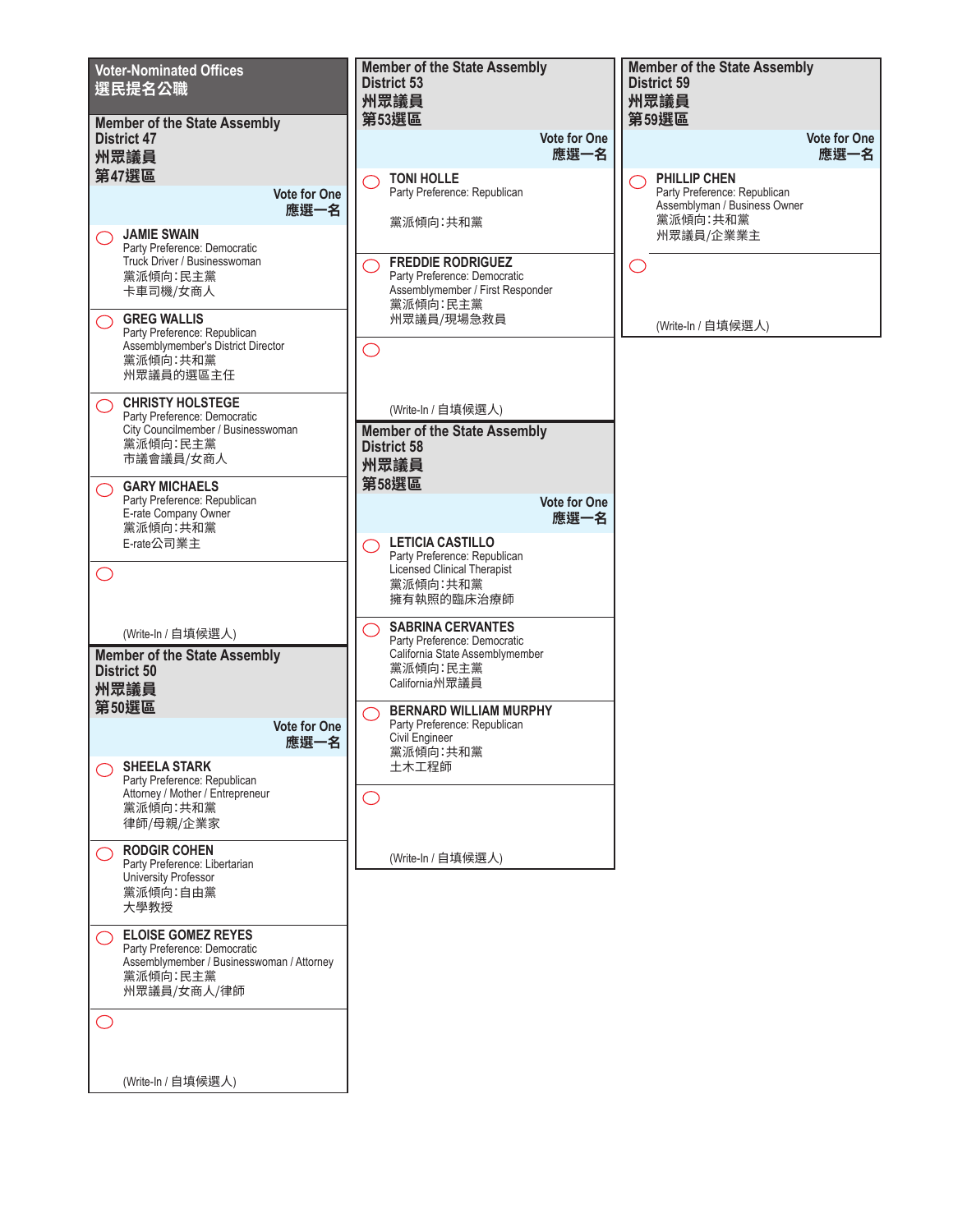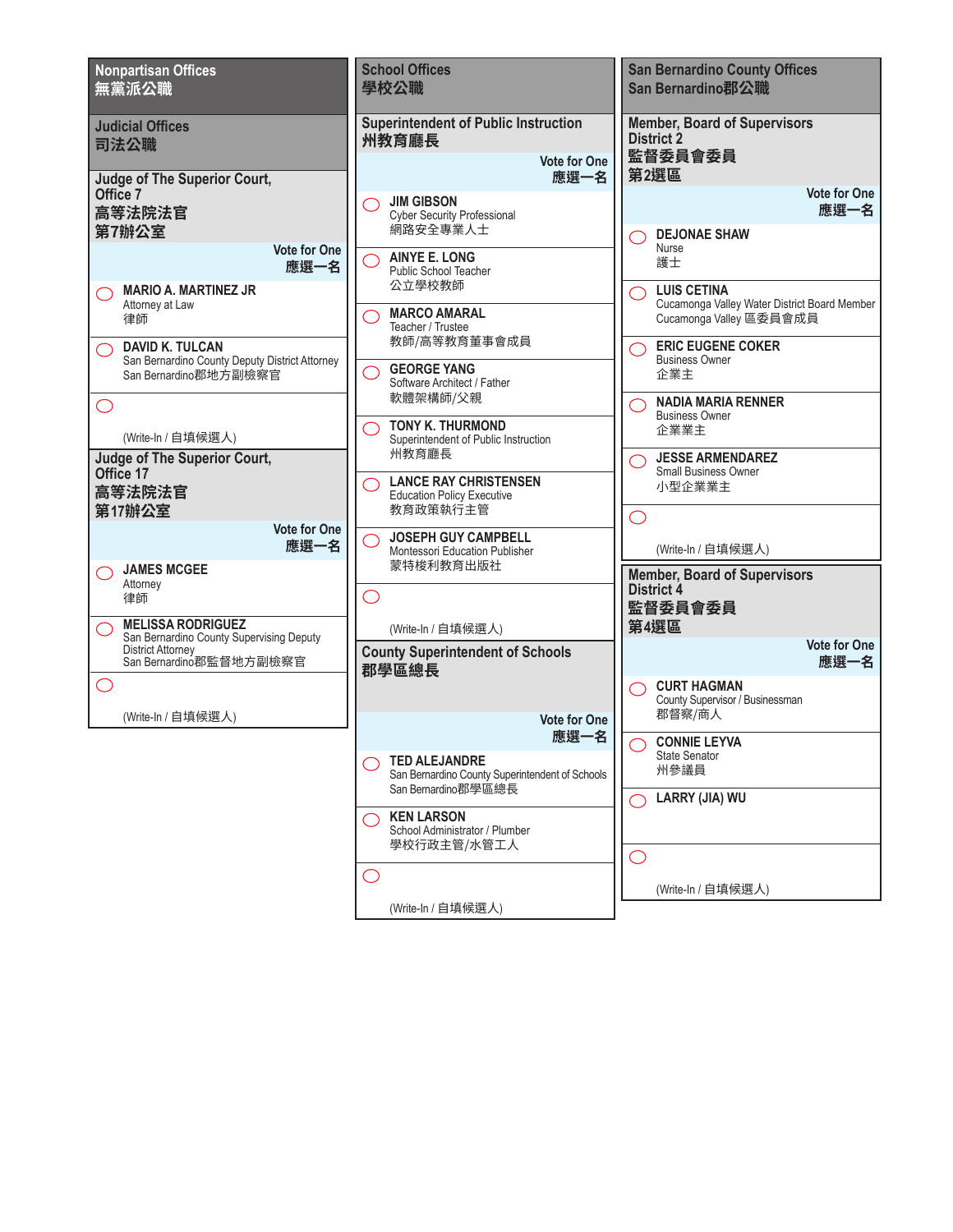